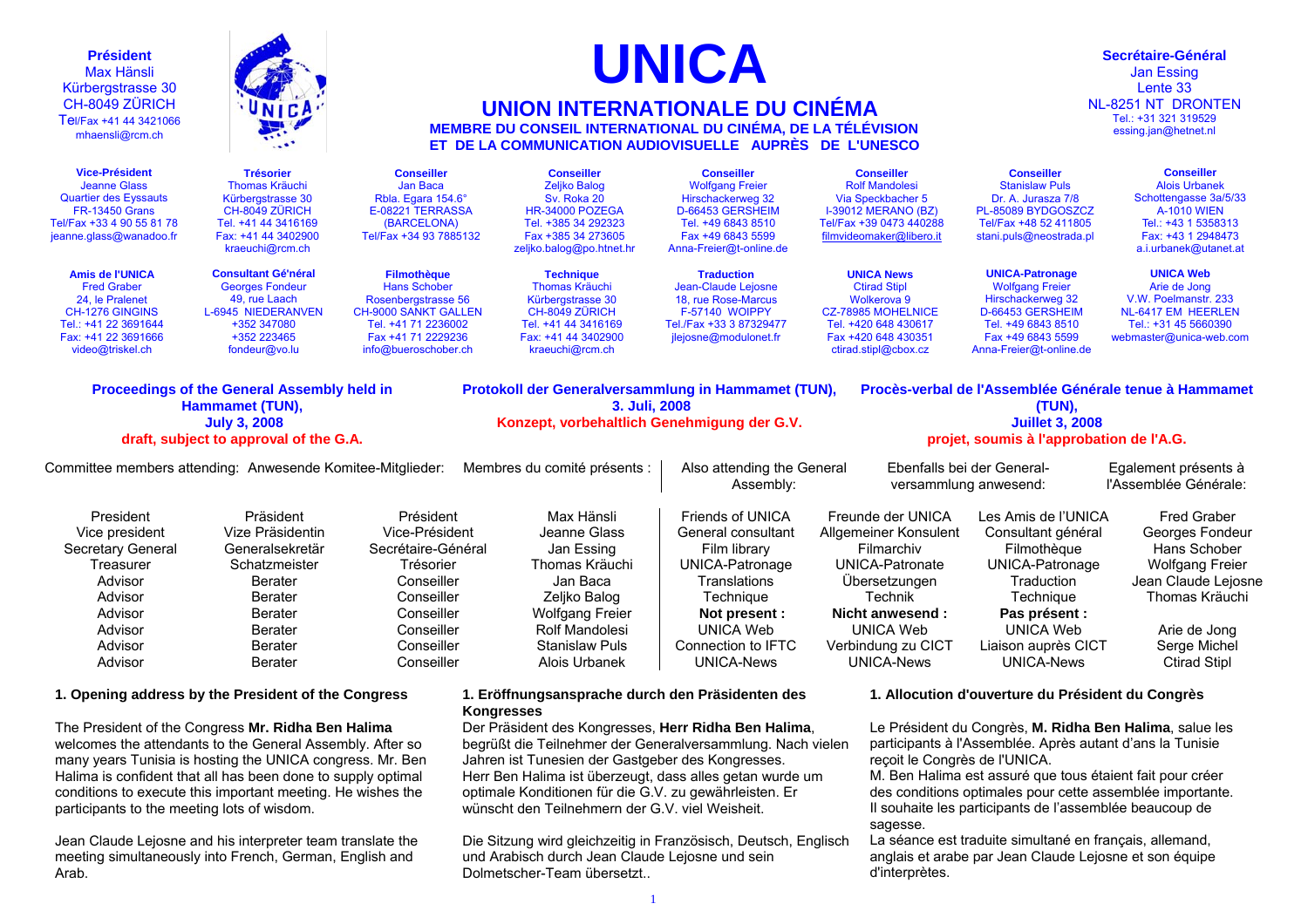| <b>CODE</b> | <b>PAYS</b>                      | <b>LAND</b>                      | <b>COUNTRY</b>                  | Délégué / Delegierter / Delegate | Suppléant / Stellvertreter / Deputy |
|-------------|----------------------------------|----------------------------------|---------------------------------|----------------------------------|-------------------------------------|
| <b>AND</b>  | <b>ANDORRE</b>                   | <b>ANDORRA</b>                   | <b>ANDORRA</b>                  | Jan Baca                         |                                     |
| ARG         | <b>ARGENTINE</b>                 | <b>ARGENTINIEN</b>               | <b>ARGENTINA</b>                |                                  |                                     |
| <b>AUT</b>  | <b>AUTRICHE</b>                  | ÖSTERREICH                       | <b>AUSTRIA</b>                  | Alois Urbanek                    | Dr. Georg Schörner                  |
| <b>BEL</b>  | <b>BELGIQUE</b>                  | <b>BELGIEN</b>                   | <b>BELGIUM</b>                  | André Lion                       | <b>Franz Bardiaux</b>               |
| <b>BGR</b>  | <b>BULGARIA</b>                  | <b>BULGARIEN</b>                 | <b>BULGARIE</b>                 | Dragan Spasov                    | Elena Harizanova                    |
| <b>BIH</b>  | <b>BOSNIE &amp; HERZEGOVINIE</b> | <b>BOSNIEN &amp; HERZEGOWINA</b> | <b>BOSNIA &amp; HERZEGOVINA</b> | En retraite                      |                                     |
| <b>CHE</b>  | <b>SUISSE</b>                    | <b>SCHWEIZ</b>                   | SWITZERLAND                     | <b>Fred Graber</b>               | <b>Ernst Wicki</b>                  |
| <b>CZE</b>  | <b>TCHEQUE</b>                   | <b>TSCHECHIEN</b>                | <b>CZECH REPUBLIC</b>           | Jaroslav Bouse                   | Zuzana Stiplova                     |
| <b>DEU</b>  | <b>ALLEMAGNE</b>                 | <b>DEUTSCHLAND</b>               | <b>GERMANY</b>                  | Bernhard Zimmermann              | Barbara Zimmermann                  |
| <b>ESP</b>  | <b>ESPAGNE</b>                   | <b>SPANIEN</b>                   | <b>SPAIN</b>                    | Jan Baca                         |                                     |
| <b>EST</b>  | <b>ESTONIE</b>                   | <b>ESTLAND</b>                   | <b>ESTONIA</b>                  | Jaak Järvine                     |                                     |
| <b>FIN</b>  | <b>FINLANDE</b>                  | <b>FINNLAND</b>                  | <b>FINLAND</b>                  | Pentti Kemppinen                 |                                     |
| <b>FRA</b>  | <b>FRANCE</b>                    | <b>FRANKREICH</b>                | <b>FRANCE</b>                   | Philippe Sevestre                | Charles Costa                       |
| <b>GBR</b>  | <b>ROYAUME UNI</b>               | VER.KÖNIGREICH                   | <b>UNITED KINGDOM</b>           | Reg Lancaster                    | Gerald Mee                          |
| <b>HRV</b>  | <b>CROATIE</b>                   | <b>KROATIEN</b>                  | <b>CROATIA</b>                  | Zeljko Balog                     | Zvonimir Karakatic                  |
| <b>HUN</b>  | <b>HONGRIE</b>                   | <b>UNGARN</b>                    | <b>HUNGARY</b>                  |                                  |                                     |
| <b>IRN</b>  | <b>IRAN</b>                      | <b>IRAN</b>                      | <b>IRAN</b>                     | Hassan Dezvareh                  |                                     |
| <b>ITA</b>  | <b>ITALIE</b>                    | <b>ITALIEN</b>                   | <b>ITALY</b>                    | Teresa Borsotti                  | Rolf Mandolesi                      |
| <b>KOR</b>  | RÉP. DE CORÉE                    | SÜD-KOREA                        | <b>REPUBLIC OF KOREA</b>        | Chan Joo Chang                   | Yong Ho Kim                         |
| LIE         | <b>LIECHTENSTEIN</b>             | <b>LIECHTENSTEIN</b>             | <b>LIECHTENSTEIN</b>            | Rolf Leuenberger                 | <b>Bernhard Hausberger</b>          |
| LTV         | <b>LETTONIE</b>                  | LETTLAND                         | LATVIA                          |                                  |                                     |
| LUX         | <b>LUXEMBOURG</b>                | <b>LUXEMBURG</b>                 | LUXEMBOURG                      | Georges Fondeur                  |                                     |
| <b>MKD</b>  | <b>MACEDOINE</b>                 | <b>MAZEDONIEN</b>                | <b>MACEDONIA</b>                | Mitze Chapovski                  |                                     |
| <b>NLD</b>  | <b>PAYS BAS</b>                  | <b>NIEDERLANDE</b>               | <b>NETHERLANDS</b>              | Piet van Eerden                  | Bouke Jasper                        |
| POL         | <b>POLOGNE</b>                   | <b>POLEN</b>                     | <b>POLAND</b>                   | <b>Witold Kon</b>                |                                     |
| <b>RUS</b>  | <b>RUSSIE</b>                    | <b>RUSSLAND</b>                  | <b>RUSSIA</b>                   | Viacheslav Zaytsev               | Yulia Obraztsova                    |
| <b>SVK</b>  | <b>SLOVAQUIE</b>                 | <b>SLOWAKEI</b>                  | <b>SLOVAKIA</b>                 | Ing. Ján Kuska                   |                                     |
| SVN         | <b>SLOVENIE</b>                  | <b>SLOWENIEN</b>                 | <b>SLOVENIA</b>                 |                                  |                                     |
| <b>SWE</b>  | <b>SUEDE</b>                     | <b>SCHWEDEN</b>                  | <b>SWEDEN</b>                   | Jaak Järvine                     |                                     |
| <b>TUN</b>  | <b>TUNISIE</b>                   | <b>TUNESIEN</b>                  | <b>TUNISIA</b>                  | Adel Abid                        | Ridha Ben Halima                    |

The membership of UNICA currently is 30 countries. Bosnia & Herzegovina are overdue. They are not entitled to vote this General Assembly, so the maximum number of votes is 29. 25 Countries are present or represented at the start of the meeting. So more than 50% of the members are present and therefore the assembly is qualified to vote and to decide. The absolute majority to this meeting will thus be 13.

Die Mitgliederzahl beträgt gegenwärtig 30. Bosnien & Herzegowina ist mit den Zahlungen im Rückstand; die Föderation ist nicht berechtigt, an der Abstimmung dieser Generalversammlung teilzunehmen, sodass die Zahl der Stimmen höchstens 29 ist.

25 Länder sind am Anfang der Versammlung anwesend oder vertreten. So sind mehr als 50% der Mitglieder anwesend und deshalb ist die Versammlung beschlussfähig. Die absolute Mehrheit bei dieser Versammlung wird 13 sein.

# **3. Constitution of the bureau**

Proposal by the Committee: Chairman of the General Assembly Secretariat **Scrutineers** 

#### **3. Einrichtung des Büros** Vorschlag des Komitees:

Vorsitzender der Generalversammlung Sekretariat Wahlprüfer

**3. Constitution du bureau**Proposition du Comité : Président de l'Assemblée Générale

Les membres présents sont au nombre de 30. Bosnie & Herzégovine sont arriérées. Cette fédération n'aura pas le droit de voter lors de cette A.G. si bien que le nombre maximum de voix lors de cette assemblée générale est de 29.

25 Pays sont présents ou représentés au début de la réunion. Ainsi, plus de 50% des membres sont présents et l'assemblée est habilitée à voter et décider. La majorité absolue pour cette assemblée sera donc de 13.

Secrétariat **Scrutateurs** 

Max Hänsli Jan Essing Piet van Eerden (NLD) Rolf Leuenberger (LIE)

Unanimous approval. **Einmütige Zustimmung.** Einmütige Zustimmung. Approuvé à l'unanimité.

2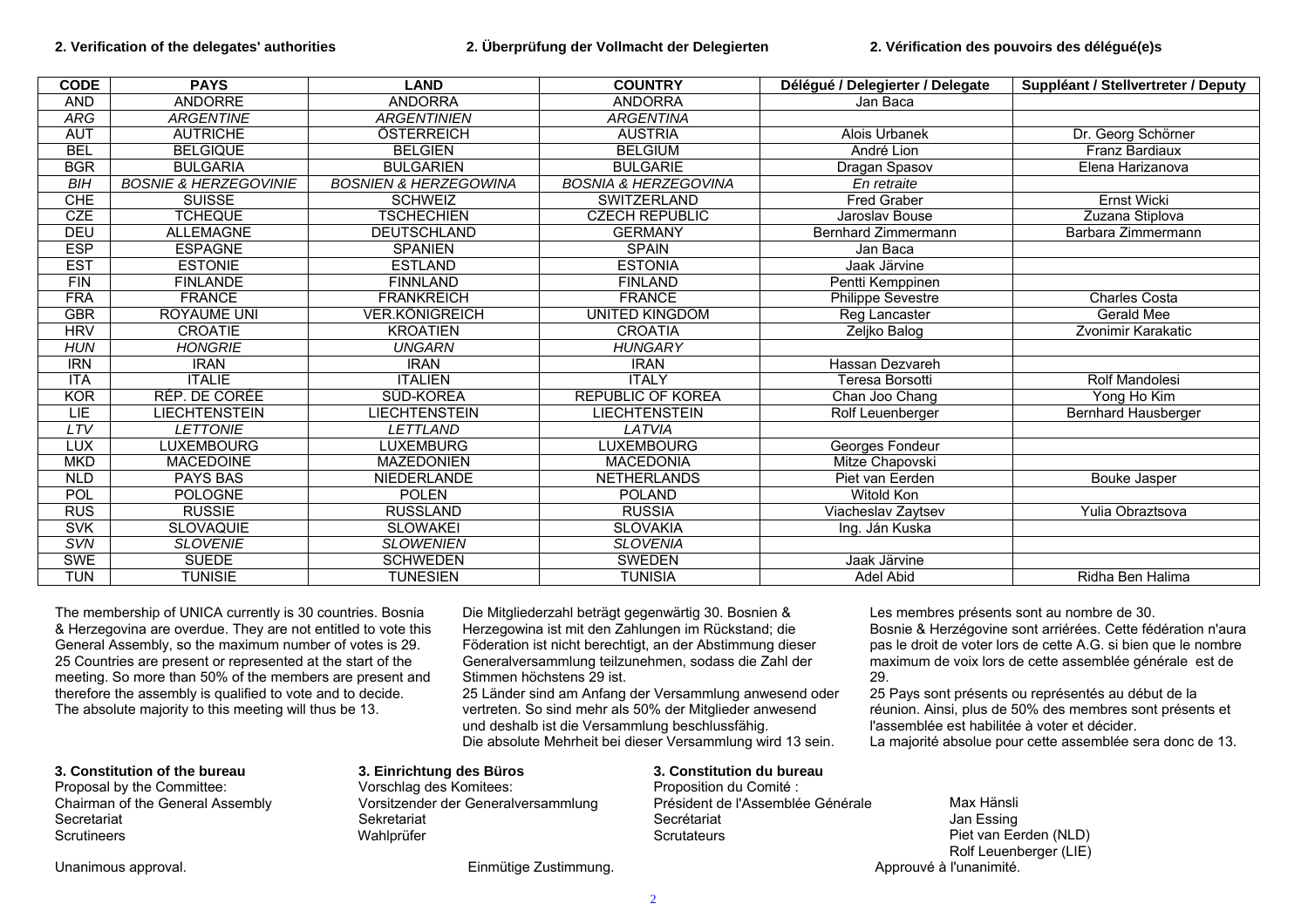#### **4. Confirmation of the agenda**

The Agenda receives unanimous approval.

#### **5. Vote on the proceedings of the General Assembly UNICA 2006 in Liptovský Mikuláš (SVK)**

The proceedings in three languages were dispatched to the federations. There are no questions regarding the proceedings.

The proceedings receive unanimous approval, with thanks and applause to the Secretary General, Jan Essing.

### **6. Address by the President of UNICA**

On demand of the General Assembly, the address by the President is not dispatched before the meeting, but presented personally by the President during the meeting. See annex 1. There are no questions regarding the President's address.

Unanimous approval of the address, with thanks and applause to the author (the Chairman himself).

# **7. Report of the Committee by the Secretary General**

The extensive report in three languages with detailed information was dispatched to the federations.

The report of the Committee is accepted with unanimous approval, with thanks and applause to the Secretary General, Jan Essing.

# **8. Report of the Treasurer**

The report (in 3 languages) was dispatched to the federations.

No-one of the delegates has a question to the report.

# **9. Report of the Auditors**

**Dr. Georg Schörner** (AUT) reads the Auditors' report loudly during the meeting (see annex 2 in three languages).

Dr. Georg Schörner (AUT) and Jean Claude Lejosne (Tra) have performed this year's audit. They have scrutinized the bookkeeping and the bank accounts and declare everything conform the budget and mandates.

The Treasurer's Report is approved unanimously, with thanks and loud applause to the Treasurer, Thomas Kräuchi.

**10. Report of the Film Librarian 10. Bericht des Filmarchivars 10. Rapport du Cinémathécaire** 

#### **4. Bestätigung der Tagesordnung**  Die Tagesordnung wird einstimmig gebilligt.

#### **5. Abstimmung über das Protokoll der Generalversammlung 2006 in Liptovský Mikuláš (SVK)**

Das Protokoll in drei Sprachen war den Föderationen zugesandt worden. Es gibt keine Fragen zum Protokoll. Das Protokoll wird einstimmig gebilligt, mit Dank und Beifall an den Generalsekretär Jan Essing.

# **6. Ansprache des Präsidenten der UNICA**

Auf Verlangen der Generalversammlung ist die Ansprache des Präsidenten nicht vor der Versammlung verschickt worden, sondern wurde vom Präsidenten persönlich vorgetragen. Siehe Anlage 1. Es gibt keine Fragen zur Ansprache des Präsidenten.

Der Bericht wird einstimmig gebilligt, mit Dank und Beifall an den Verfasser (den Vorsitzenden selbst).

# **7. Bericht des Komitees durch den Generalsekretär**

Der ausführliche Bericht in drei Sprachen mit detaillierten Informationen war den Föderationen zugesandt worden.

Der Bericht des Komitees wird einstimmig angenommen, mit Dank und Beifall an den Generalsekretär Jan Essing.

# **8. Bericht des Schatzmeisters**

Der Bericht (in 3 Sprachen) war den Föderationen zugesandt worden.

Keiner der Delegierten hat Fragen zu diesem Rapport.

# **9. Bericht der Kassenprüfer**

Der Bericht der Kassenprüfer wird während der Sitzung von **Dr. Georg Schörner** (AUT) vorgelesen (siehe Anlage 2, in drei Sprachen).

Die Kassenprüfung ist in diesem Jahr von Dr. Georg Schörner (AUT) und Jean Claude Lejosne (Tra) vorgenommen worden. Sie haben die Buchhaltung und die Banksaldi geprüft und erklären, dass alle Zahlen mit dem Budget und den Mandaten übereinstimmen.

Der Bericht des Schatzmeisters wird einstimmig gebilligt, mit Dank und starkem Applaus an den Schatzmeister Thomas Kräuchi.

**4. Confirmation de l'ordre du jour**  L'ordre du jour est approuvé à l'unanimité.

### **5. Vote sur le Procès-verbal de l'Assemblée Générale L'UNICA 2006 in Liptovský Mikuláš (SVK)**

Le procès-verbal en trois langues a été envoyé aux fédérations. Il n'y a pas aucun question concernant le P.-v. Le procès-verbal est approuvé à l'unanimité, avec des remerciements et des applaudissements pour le Secrétaire général, Jan Essing.

### **6. Allocution du Président de l'UNICA**

A la demande de l'assemblée générale, l'allocution du Président n'a pas été envoyée avant l'assemblée, mais a été présentée par le Président lui- même. Voir le document 1 ci-joint. Il n'y a pas aucun question concernant l'allocution du Président.

Le rapport est approuvé à l'unanimité, avec des remerciements et des applaudissements pour le rédacteur (le président lui-même).

### **7. Rapport du Comité présenté par le Secrétaire Général**

Le rapport complet en trois langues avec des informations détaillées a été envoyé aux fédérations.

Le rapport du Comité est approuvé à l'unanimité, avec des remerciements et des applaudissements pour Jan Essing, le Secrétaire Général.

# **8. Rapport du Trésorier**

Le rapport (en 3 langues) avait été envoyé aux fédérations. Aucun délégué n'a de question quant à ce rapport.

# **9. Rapport des Commissaires aux Comptes**

Le rapport des commissaires aux comptes est lu lors de la réunion par **Dr. Georg Schörner** (AUT) (cf. document 2 en trois langues).

L'audit de cette année a été effectué Dr. Georg Schörner (AUT) et Jean Claude Lejosne (Tra). Ils ont vérifié la comptabilité et les comptes bancaires et déclarent que tous les chiffres sont conformes au budget et aux mandats.

Le rapport du trésorier est approuvé à l'unanimité, avec des remerciements et des applaudissements nourris pour le Trésorier, Thomas Kräuchi.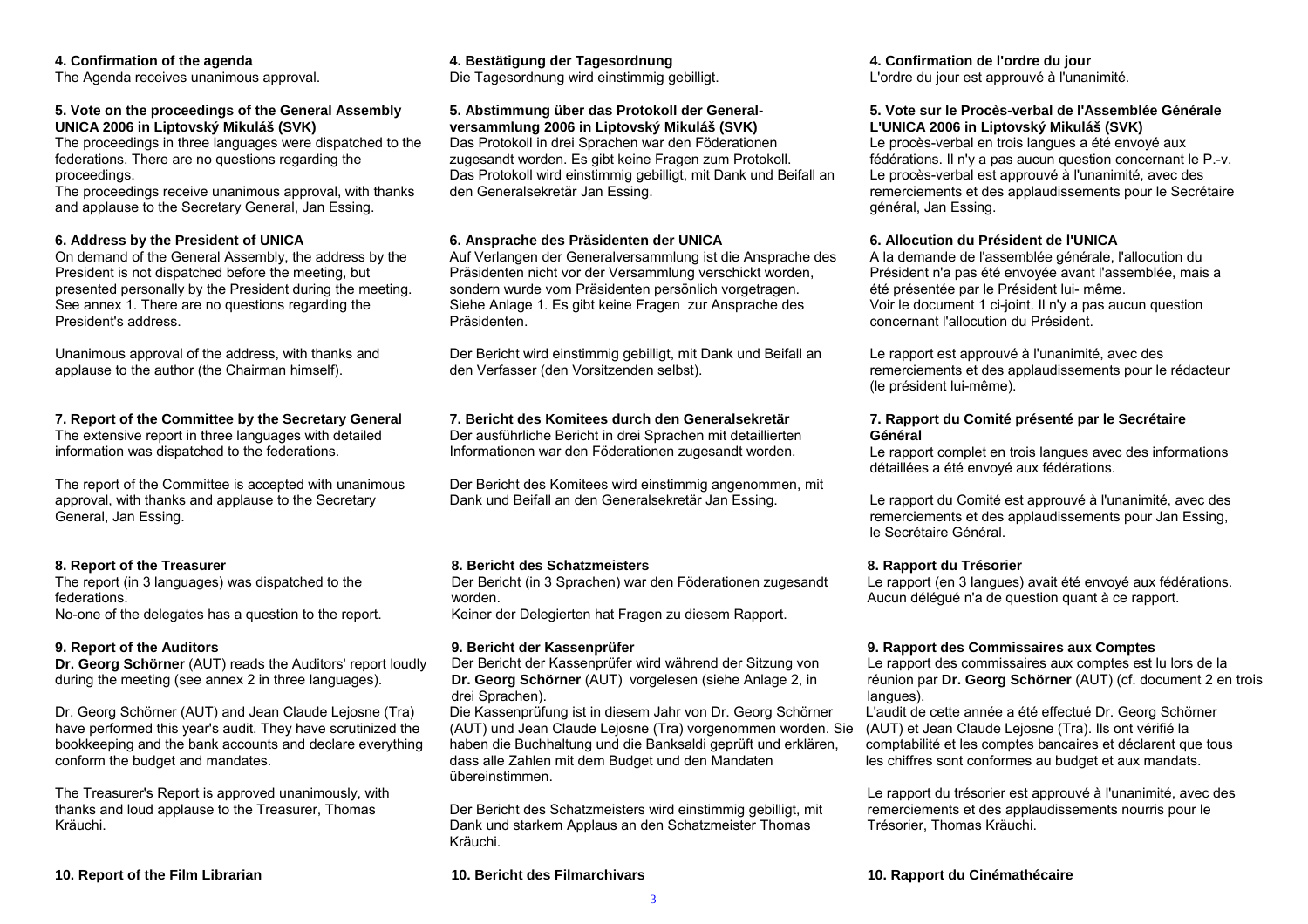The report is enclosed within the S-G's report. Since 2006 we send a DVD to all affiliated federations. The number of requests for copies from the Library thus decreased rapidly. In 2007 we distributed 2 DVD's with all gold and silver medal awarded films, so federations have got the unique opportunity to show all the best films within the clubs. Zeljko Balog produces the DVD's and Hans Schober dispatches them. We're confident that everyone uses these DVD's.

### **11. Report of "Friends of UNICA"**

**Max Hänsli** (pres.) explains that Friends of UNICA are individuals, who support UNICA with their contribution and special events.

The report is accepted with unanimous approval, with thanks and applause to Fred Graber.

# **12. Report on UNICA Patronages**

The report was made up by Wolfgang Freier and dispatched to the federations.

Certain international film festivals commit themselves to rules that are guarded by UNICA. Such festivals can apply for and deserve UNICA patronage. The Committee grants patronage and a medal is awarded for a fee of  $\epsilon$  67. Wolfgang Freier will attend the festival whenever possible. The report is approved unanimously, with thanks and applause to Wolfgang Freier.

# **13. Report of the delegate to I.F.T.C.**

The author of this report is Serge Michel. **Max Hänsli** (pres.) explains that due to his work Serge is not present, but h will attend the Congress tomorrow. The IFTC is an important organization for UNICA. Serge represents UNICA with IFTC and is vice-president to IFTC. The report in three languages was dispatched to the federations. If there are any questions, **Max Hänsli** (pres.) is prepared to pass on the question to Serge. Every year IFTC spends a prize for the festival. The prize was named after Fellini, but a new name will be given and Serge is asking proposals. The Committee will discuss the matter during the congress and propose a new name. No objections to this proposal are made and no further questions being asked, the report is approved unanimously. **Max Hänsli** (pres.) thanks Serge Michel for all his efforts. After the final discussion of the jury a special meeting is organized by IFTC and Max evokes all to be present.

Der Bericht ist in den Bericht des Generalsekretärs integriert. Seit 2006 haben wir allen Landesverbänden eine DVD geschickt. Die Zahl der Anfragen um Filmkopien ist demnach gering. 2007 wurden 2 DVD's angefertigt mit allen Silber- und Goldmedaillen-Filmen, so dass die Landesverbände eine einmalige Chance haben ihren Klubs die besten Filme vorzuführen.

Zeljko Balog fertigt die DVD's an und Hans Schober verschickt sie. Wir vertrauen darauf, dass die DVD's gut verwendet werden.

# **11. Bericht der "Freunde der UNICA"**

**Max Hänsli** (Präs.) erklärt ,dass die Freunde der UNICA einzelne Personen repräsentieren, die mit ihren Beiträgen und speziellen Ereignissen die UNICA unterstützen. Der Bericht wird einstimmig genehmigt mit Dank an und Beifall für Fred Graber.

# **12. Bericht des UNICA Patronats**

Der Bericht, verfasst von Wolfgang Freier, ist den Föderationen zugesandt worden.

Bestimmte Internationale Festivals verpflichten sich, Regeln zu befolgen, die von der UNICA überwacht werden. Solche Festivals haben Anspruch auf ein UNICA Patronat und können um dieses ansuchen. Dieses Patronat wird durch das Komitee gewährt, und eine UNICA Medaille, die 67 Euro kostet, wird zuerkannt. Wolfgang Freier wird, wenn möglich, das jeweilige Festival besuchen.

Der Bericht wird einstimmig genehmigt, mit Dank und Applaus an Wolfgang Freier.

# **13. Bericht des Delegierten für die CICT**

Der Autor dieses Berichts ist Serge Michel.

**Max Hänsli** (Präs.) erklärt, dass Serge wegen seiner Arbeit nicht anwesend ist, aber dem Kongress ab dem folgenden Tag beiwohnen wird. Die CICT ist eine wichtige Organisation für die UNICA. Serge repräsentiert die UNICA bei der CICT und ist deren Vize-Präsident.

Der Bericht in drei Sprachen ist den Föderationen gesandt worden. Sollte es irgendwelche Fragen geben, dann ist **Max Hänsli** (Präs) bereit, diese an Serge weiterzuleiten. Jedes Jahr spendiert die CICT einen Preis für das Festival. Dieser Preis wurde nach Fellini benannt, soll aber einen neuen Namen erhalten; Serge bittet um Vorschläge. Das Komitee wird die Sache während des Kongresses besprechen und einen Namen vorschlagen. Es gibt keine Einwände. Der Bericht wird einmütig genehmigt. **Max Hänsli** (Präs.) dankt Serge Michel für seine Bemühungen.

Nach der Enddiskussion der Jury gibt's eine von CICT organisierte Versammlung. Max ruft alle auf, anwesend zu sein.

Le rapport a été intégré dans le rapport du Secrétaire Général. Depuis 2006 nous avons envoyé une DVD à tous les fédérations. La quantité de demandes pour filmes du filmothèque diminuait rapidement. En 2007 nous avons distribué 2 DVD's avec tous les filmes gagnant médailles d'or ou d'argent, lors que les fédérations ont une chance uniquement pour montrer les meilleurs filmes à leurs clubs. Zeljko Balog a produit les DVD's que Hans Schober a expédie. Nous sommes assurés que les DVD's sont utilisés bien.

## **11. Rapport des "Amis de l'UNICA"**

**Max Hänsli** (pres.) explique les Amis de l'UNICA sont des personnes individuels, qui soutiennent l'UNICA avec leurs contributions et leurs événements.

Le rapport est approuvé à l'unanimité, avec tous nos remerciements et des applaudissements pour Fred Graber.

# **12. Rapport sur les patronages de l'UNICA**

Wolfgang Freier a produit ce rapport, lequel a été envoyé aux fédérations.

Certain Festivals Internationaux s'obligent a respecter les règles, qui sont gardées par l'UNICA. Tels Festivals requirent et méritent un Patronage UNICA. Ce Patronage est décerné par le Comité et une médaille de l'UNICA est attribuée; il en coûte EUR 67. Wolfgang Freier rendra visite à ce Festival quand il y a possible.

Le rapport est approuvé à l'unanimité, avec des remerciements et applaudissements pour Wolfgang Freier.

# **13. Rapport du délégué au C.I.C.T.**

L'auteur de ce rapport est Serge Michel.

**Max Hänsli** (pres.) explique que, à cause de ses activités professionnelles, Serge n'a pas pu venir, mais le lendemain il assistera au Congrès. Le CICT est une organisation importante pour l'UNICA. Serge habite à Nantes (FRA) et représente l'UNICA au C.I.C.T.

 Le rapport en trois langues a été expédié aux fédérations. S' il y aurait du questions, **Max Hänsli** (prés.) est prêt de passer celui-ci à Serge.

Chaque année le CICT offre un Prix pour le festival. Ce Prix a reçu le nom de Fellini, mais le nom d'un autre sera donné au Prix et Serge demande quelques suggestions. Le Comité discutera de ce sujet pendant le Congrès et proposera un nom. Le rapport est approuvé à l'unanimité. **Max Hänsli**  (prés.) remercie Serge Michel de tous ses efforts. Après la discussion finale de Jury il y aura une réception offerte par le CICT. Max appelle à tous d'être présent.

4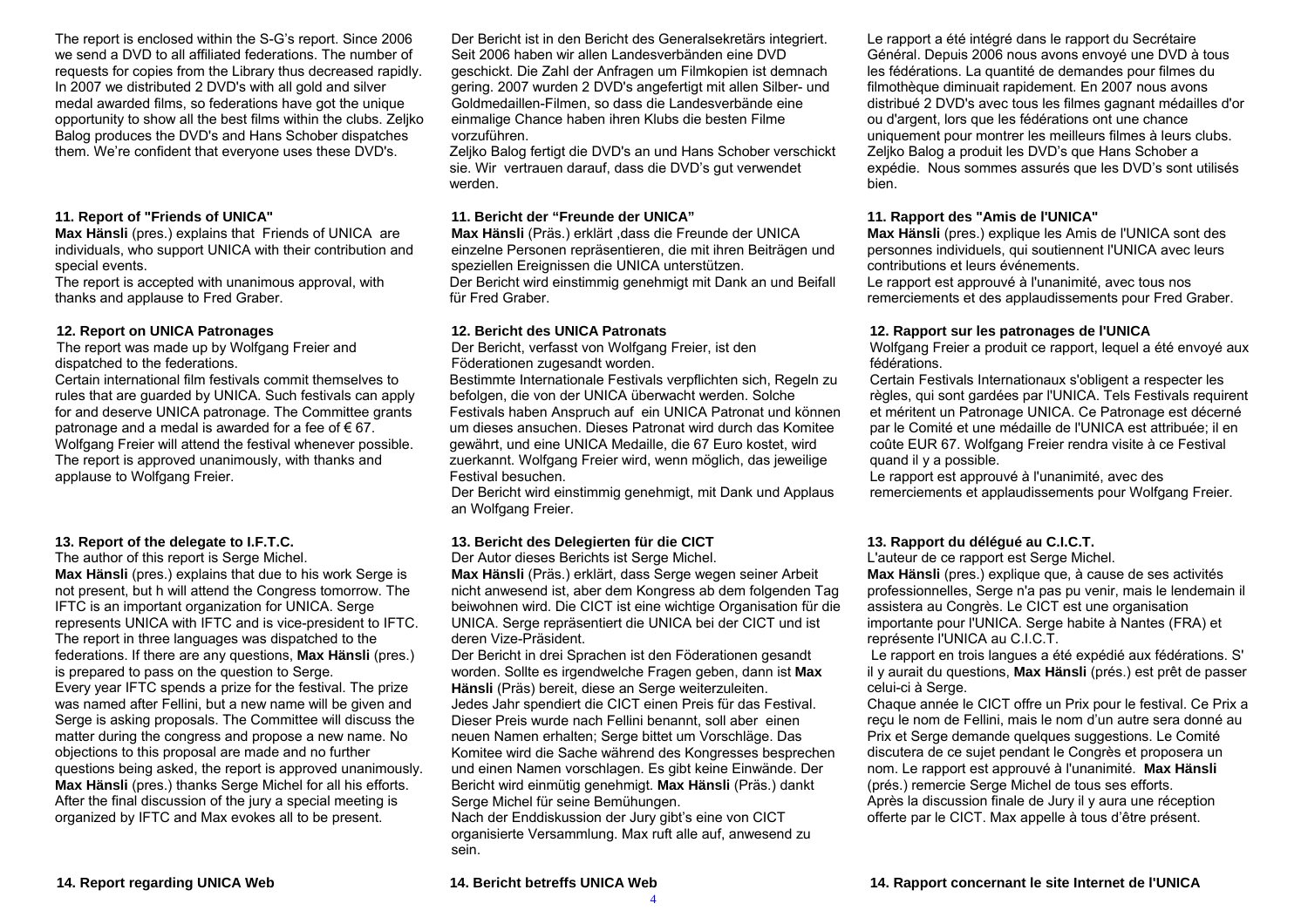**Max Hänsli** (pres.) emphasises that a lot of information about UNICA may be found in the website of UNICA: http://unica-web.com He stimulates everybody to visit this website. Most questions about the site regard the actual address. The president praises the work of **Arie de Jong**, webmaster for UNICA Web-site. **Rolf Mandolesi** (ITA) proposes that every federation should incorporate a link in their own website tot the UNICA-site. This proposal is supported unanimously.

### **15. Admission and resigning of members**

**Max Hänsli** (pres.) reports that many new associations of filmmakers inquire for membership but these efforts not always result in new membership. Uzbekistan was interested but failed the necessary financial support. Now Kosovo asks for membership. We are not interested in political questions, but will discuss the application shortly.

There are no other negotiations with new members.

# **16. Discussion and vote about proposals of the Committee**

There are no new proposals.

**Max Hänsli** (Pres.) indicates that the draft statutes have been sent to the federations and no remarks have been received. Now the approval at the General Assembly will be officially voted upon. There are no abstentions and everyone is in favour. The Committee will publish the new statutes. **Max Hänsli** (Pres.) expresses the gratitude to Georges Fondeur for his eminent work.

# **17. Discussion and vote about proposals submitted by members**

There are no proposals.

# **18. Determination of next year's contribution**

A need to change the scheme is existing, but there hardly is a solution and the Committee proposes to keep the contribution scheme unchanged. If any of the members proposes another scheme, the Committee will examine it thoroughly.

The contribution for each country will remain the same. This proposal is accepted unanimously.

#### **19. Confirmation of the budget**

The budget for 2009 has been sent to all federations, together with the report of the Treasurer. The budget is similar to the 2008 budget.

**Max Hänsli** (Präs) erklärt, dass viele Informationen über die UNICA auf der Website der UNICA zu finden sind: http://unica-web.com Er regt alle an diese Website zu besuchen. Die meisten Fragen betreffen die aktuelle Adresse dieser Webseite. Der Präsident lobt die Arbeit des Webmeisters **Arie de Jong** für die UNICA. **Rolf Mandolesi** (ITA) schlägt vor, dass alle Landesverbände einen Link zur UNICA Webseite in die eigene Webseite inkorporieren. Der Vorschlag wird einstimmig unterstützt.

### **15. Aufnahme und Austritt von Mitgliedern**

**Max Hänsli** (Präs.) meldet, dass viele neue Vereine von Filmautoren sich wegen einer Mitgliedschaft erkundigen, aber diese Bemühungen nicht immer zu einer Mitgliedschaft führen. Usbekistan hat Interesse gezeigt, verfehlte aber die erforderliche finanzielle Unterstützung. Jetzt fragt der Kosovo um Mitgliedschaft an. Wir sind nicht interessiert an politischen Fragen, werden aber die Anfrage im Komitee besprechen.

Darüber hinaus gibt es keine Verhandlungen mit neuen Kandidaten.

### **16. Anträge und Abstimmung über Vorschläge des Komitees**

Es gibt keine neuen Anträge.

**Max Hänsli** (Präs) berichtet, dass der Statutenentwurf den Landesverbänden gesandt wurde und dass keine negativen Stellungnahmen eingeangen sind. Jetzt kann die Generalversammlung den Entwurf in offizieller Abstimmung genehmigen. Es gibt keine Stimmenenthaltungen und alle stimmen zugunsten des Entwurfs.

**Max Hänsli** (Präs) drückt Georges Fondeur seine Dankbarkeit aus für seine ausgezeichnete Arbeit.

#### **17. Diskussion und Abstimmung über von Mitgliedern eingereichte Anträge**  Es gibt keine Anträge.

#### **18. Festlegung des Beitrags für das nächste Jahr**

Es besteht ein Bedürfnis, die Beiträge zu ändern, aber fast keine Lösung dafür und das Komitee schlägt vor, das Beitragsschema unverändert beizubehalten. Falls eines der Mitglieder ein anderes Verhalten vorschlagen würde, werde das Komitee dies gründlich untersuchen. So bleibt der Beitrag für jedes Land 2009 gleich. Der Vorschlag wird einstimmig angenommen.

#### **19. Bestätigung des Budgets**

Das Budget für 2009 ist allen Föderationen zugesandt worden, zusammen mit dem Bericht des Schatzmeisters. Das Budget ist mit dem von 2008 identisch.

**Max Hänsli** (prés.) explique qu'il est possible de trouver beaucoup de renseignements sur l'UNICA sur le site Internet de l'UNICA: http://unica-web.com Il recommande à tous de visiter ce site internet. Le plupart des questions concernent l'adresse actuelle du site Internet. Le président glorifie le travail d'**Arie de Jong,** Webmestre pour l'UNICA. **Rolf Mandolesi** (ITA) propose à toutes les Fédérations à incorporer un chaînon à site Web d'UNICA dans leurs propres sites Web. La proposition reçoit l'aide à l'unanimité.

# **15. Accueil et résignation de membres**

**Max Hänsli** (prés.) annonce que plusieurs associations d'auteurs de film s'informent à la qualité de membre, mais ils <sup>n</sup>'aboutissent pas à l'adhésion. Ouzbékistan a montré l'intéresse mais manquait du soutien financier nécessaire. Maintenant le Kosovo demande l'adhésion. Nous ne sommes pas intéressé de questions politiques, mais nous discuterons l'application en Comité.

Il n'y a pas d'autre négociation engagée avec de nouveaux candidats.

#### **16. Discussion et vote sur des propositions du Comité** Pas de propositions nouvelles.

**Max Hänsli** (prés.) indique que le brouillon des Statuts a été envoyé aux Fédérations et aucun remarque a été reçu. Maintenant l'Assemblée Générale peut voter officiellement de ce brouillon. Il n'y a pas de abstention et tous votent en faveur. **Max Hänsli** (prés.) exprime la reconnaissance à Georges Fondeur pour son travail excellant.

# **17. Discussion et vote des propositions soumises par des membres**

Pas de propositions nouvelles.

# **18. Fixation des cotisations de l'année prochaine**

Il y a un désir de changer le proportion des contributions mais il n'y a presque pas un solution. Le Comité propose de laisser le montant de la cotisation inchangé. S'il y a quelqu'un des membres qui propose un autre schéma de cotisation, le Comité l'examinera profondément.

Ainsi le montant pour 2009 reste égal pour tous les pays La proposition est approuvée à l'unanimité.

# **19. Confirmation du Budget**

Le budget pour 2009 a été envoyé à toutes les fédérations en même temps que le rapport du Trésorier. Le budget est identique à celui de 2008.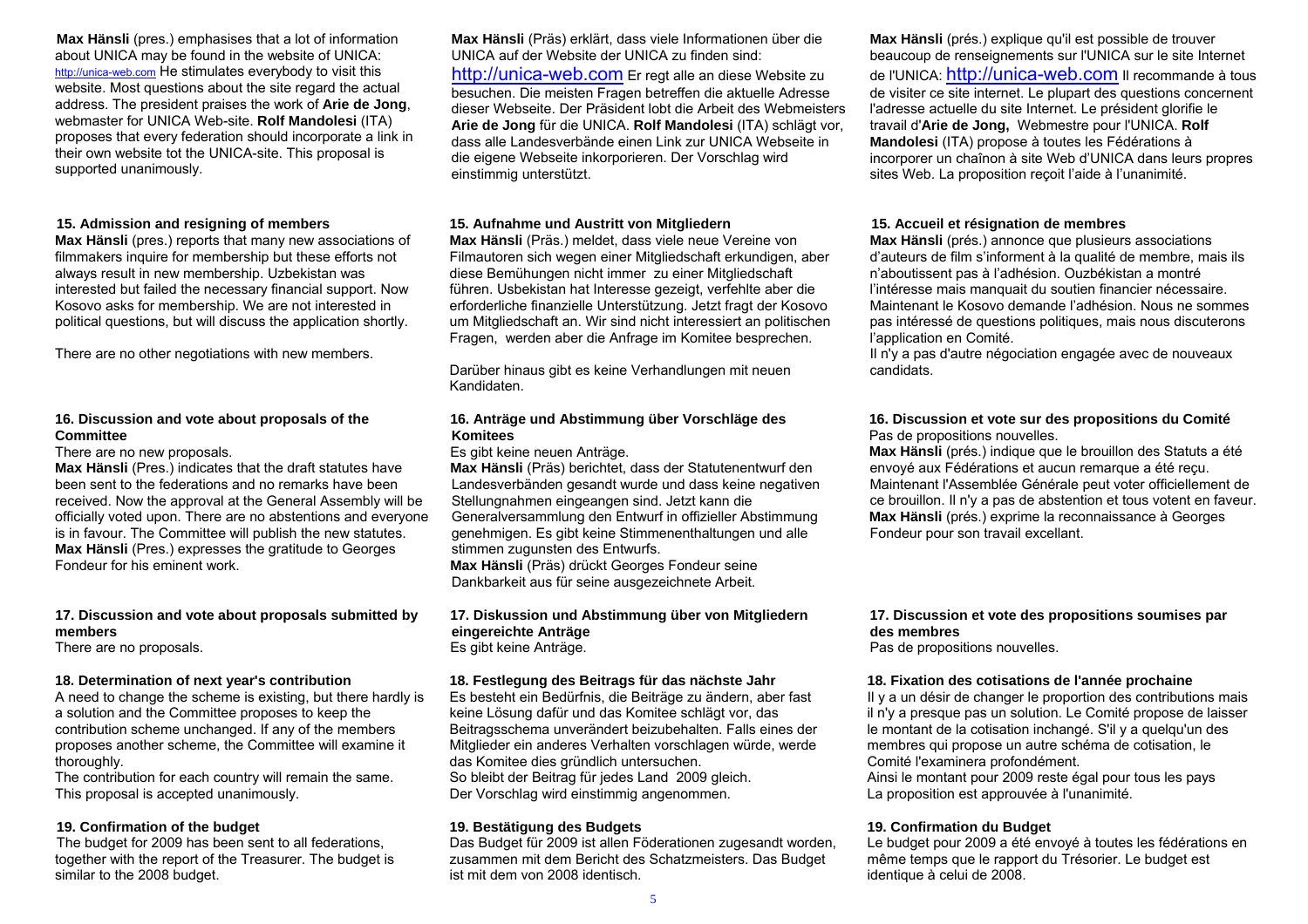## **20. Selection of the place and dates of the Congress in the next 3 years**

*2009: Gdansk (POL): September* 

The GA already decided to carry through a Congress in the city of Gdańsk at the shores of the Baltic Sea (in German also : East Sea).

#### *2010: St. Galle (CHE): August/September*

Swiss Movie, the Swiss member in UNICA, already invited the UNICA Congress for UNICA 2010 in St. Galle. **Max Hänsli** (pres.) adds that the costs of projection halls in St. Galle are rather high and now other places are investigated. But it is certain that 2010 Swiss Movie will organize the UNICA Congress.

#### *2011: Luxemburg (LUX): September*

**Max Hänsli** (pres.) mentions that we vote on 2011 UNICA Congress in Luxemburg. **Georges Fondeur** (LUX) affirms that the Luxemburg Federation FGDCA has prepared all necessary arrangements. **Fred Graber** (CHE) asks about the distance between the hotel(s) and the intended projection hall. **Georges Fondeur** (LUX) replies that a new hotel is erected nearby the hall.

**Max Hänsli** (pres.) brings UNICA congress 2011 to vote: with BGR abstention, 24 members are in favour. Luxemburg will organize UNICA 2011 Congress.

# *2012 and further*

**Dragan Spasov** (BGR) explains that his country would like to host the UNICA Congress 2011, but since this has been voted for Luxemburg he proposes the city of Rousse (or Ruse) in the north of Bulgaria, nearly 60 km. from Bucharest (ROU). BGR is member in the European Union, so no visa is required for EU-citizens. **Hans Schober** (adv) has good experiences with festivals in Rousse.

On the other hand **Max Hänsli** (Pres) explains that Georgia is anxious to organize UNICA 2012. A delegation of 6 members from GEO set out on a journey to Tunisia but were not allowed to enter Greece, so they returned home due to visa problems. Foreign ministries in the EU and abroad deliver negative travel advices for GEO, but that might be conquered in 2012. Because of the uncertainty the GA doesn't delver a decision. **Max Hänsli** (Pres) invites the Bulgarian members to discuss the matter in the Gdansk meeting with the Committee.

The annual budget is approved unanimously. Das Jahresbudget wird einstimmig angenommen. Le budget annuel est approuvé à l'unanimité.

#### **20. Auswahl der Orte und Termine für die Kongresse in den nächsten 3 Jahren:**

#### *2009: Danzig (POL): September*

Die Generalversammlung hat bereits beschlossen, den Kongress 2009 in der Stadt Gdańsk (Danzig) am Ufer der Ostsee (auf Englisch : Baltic Sea) durchzuführen.

#### *2010: St. Gallen (CHE): August/September*

Swiss Movie, das Schweizerische Mitglied der UNICA, hat den UNICA Kongress schon eingeladen, die UNICA 2010 in St. Gallen abzuhalten. **Max Hänsli** (Präs.) fügt hinzu, dass die Kosten des Projektionssaales in

St. Gallen relativ hoch sind und dass man jetzt andere Orte erkundet. Aber es ist gewiss, dass die Swiss Movie die UNICA 2010 in der Schweiz organisiert.

#### *2011: Luxemburg (LUX): September*

**Max Hänsli** (Präs.) teilt mit, dass wir über einen UNICA Kongress in Luxemburg für 2011abstimmen. **Georges Fondeur** (LUX) versichert, dass die Luxemburgische Föderation FGDCA alle notwendigen Vorbereitungen getroffen hat. **Fred Graber** (CHE) fragt nach der Distanz zwischen dem Hotel und dem Austragungsort. **Georges Fondeur** (LUX) antwortet, dass ein neues Hotel in der Nähe des Saales gebaut wurde. Max Hänsli (Präs.) schlägt vor, über den UNICA Kongress 2011 abzustimmen: mit Enthaltung von BGR stimmen 24 Mitglieder zugunsten von Luxemburg, den Kongress 2011 zu organisieren.

#### *2012 und weiter*

**Dragan Spasov** (BGR) erklärt, dass sein Land gerne den UNICA Kongress 2011 abgehalten hätte, aber weil soeben für Luxemburg abgestimmt wurde, schlägt er die Stadt Russe (oder Rousse) im Norden von Bulgarien für 2012 vor. Russe ist nicht weiter als 60 km von Bukarest (RU) entfernt. BGR ist Mitglied in der EU, also wird keine Visumpflicht für EU-Bürger bestehen. **Hans Schober** (Adv) hat gute Erfahrungen mit Festivals in Russe.

Andererseits erläutert **Max Hänsli** (Präs.), dass Georgien gerne 2012 einen UNICA Kongress organisieren würde. Eine Delegation von 6 Personen aus GEO hat sich auf den Weg nach Tunesien gemacht, wurde aber in Griechenland wegen Visaproblemen an der Durchreise gehindert, sodass sie zurückfuhr. Auslandsministerien in der EU und im Ausland geben außerdem negative Reiseempfehlungen für Georgien, aber das könnte 2012 überwunden sein. Wegen dieser Ungewissheit trifft die Generalversammlung keine Entscheidung, **Max Hänsli** (Präs) lädt die bulgarischen Mitglieder ein, die Sache mit dem Komitee in Gdansk zu besprechen.

#### **20. Choix du lieu e de la date du Congrès ces 3 prochaines années**

#### *2009: Gdańsk (POL): septembre*

L'Assemblée Générale a déjà décidé d'exécuter un congrès à Gdańsk, au bord de la mer Baltique (en allemand : mer de l'est).

#### *2010: Saint-Gall (CHE): août/septembre*

Swiss Movie, le membre Suisse de l'UNICA, a déjà invité le Congrès de l'UNICA d'organiser l'UNICA 2010 à Saint-Gall. **Max Hänsli** (prés.) ajoute que les dépenses pour la salle de projection sont proportionnellement haut à Saint-Gall et qu'on explore autres endroits. Mais il est sans aucun doute que Swiss Movie organise l'UNICA 2010 à la Suisse.

# *2011: Luxembourg (LUX): septembre*

**Max Hänsli** (prés.) mentionne que nous votons sûr l'UNICA Congrès 2011 à Luxembourg. **Georges Fondeur** (LUX) affirme le Fédération Luxembourgeoise FGDCA a fait tous les préparatifs nécessaires. **Fred Graber** (CHE) demande de la distance parmi l'hôtel et la salle de projection future. **Georges Fondeur** (LUX) réponde qu'il y a élevé un nouveau hôtel à coté de la salle de projection.

**Max Hänsli** (prés.) propose de voter sur le Congrès 2011 de l'UNICA: avec abstention de BGR 24 membres sont en faveur de Luxembourg pour organiser le Congrès 2011.

#### *2012 et plus loin*

**Dragan Spasov** (BGR) explique que son pays aimerait recevoir le Congrès de l'UNICA 2011, mais parce que la vote était pour Luxembourg, il propose la ville de Roussé (ou Russe) dans le nord de Bulgarie, environs 60 km. de Bucarest (ROU). BGR est membre de l'Union Européenne, donc il ne faut pas avoir des visa pour des citoyens de l'U.E. **Hans Schober** (adv) a des biens expériences avec des Festivals à Roussé. **Max Hänsli** (prés.) d'autre part explique que la Georgie aimerait organiser le Congrès de l'UNICA 2012. Une délégation géorgien de six personnes entreprendrait une voyage à Tunisie, mais manquait d'entrer la Grèce, donc le délégation rentrait à cause de problèmes visa. Ministères à l'extérieur de l'UE et à l'étranger donnent des conseils négatives pour visiter la GEO mais cela surmonterais à 2012. A cause de cette incertitude l'Assemblée Générale ne prendre pas une décision et **Max Hänsli** (prés.) invite les membres bulgares de discuter sur la question avec le Comité à Gdansk.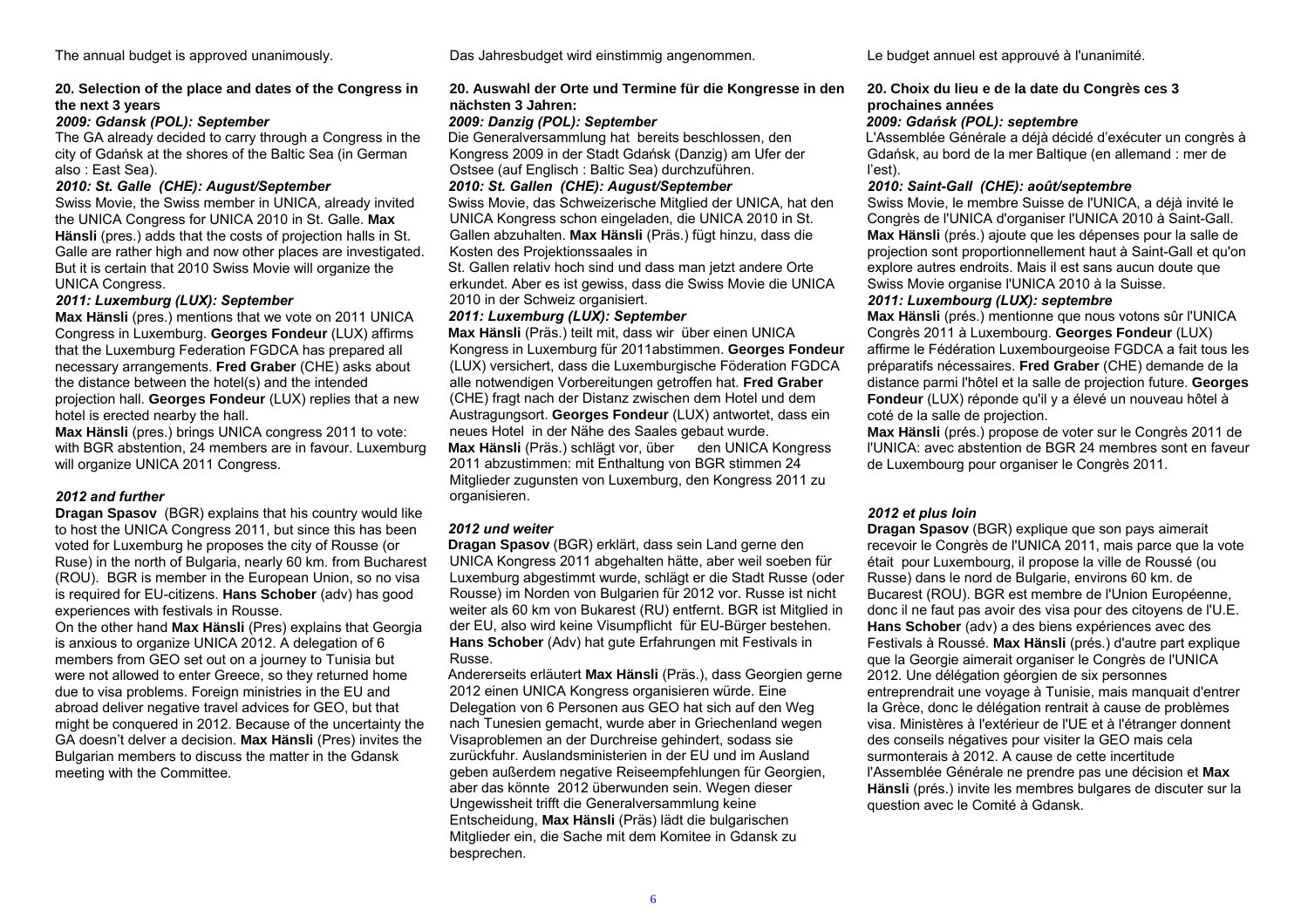### **21. Discharge of the Committee**

The auditors have already proposed to discharge the Committee in the report, read by **Dr. Georg Schörner** (AUT). This proposal is accepted unanimously.

# **22. Election of a new auditor**

**Dr. Georg Schörner** (AUT) has audited the UNICA financial books twice. The Chairman thanks him very heartily for the auditing work he did for UNICA. The audience gives him a loud applause.

**Jean Claude Lejosne** (TUN) is nominated as first auditor and **Mrs. Hannelore Teich** (DEU) -the deputy auditor- as second auditor.

As candidate **Rolf Leuenberger** (LIE) is nominated. He is willing to act as deputy. The election of Rolf Leuenberger as deputy auditor is in favour of all except CHE (abstention).

### **26. Miscellaneous, without vote**

**Max Hänsli** (Pres) indicates that the costs of UNICA News worry the Committee increasingly. Most Federations have disposal of access to the Internet and all (except one) Committee members have electronic mail addresses. Max proposes to electronically distribute UNICA News as of January 2009.

**Dr. Georg Schörner** (AUT) reacts that e.g. Austria only receives one copy. As S-G of the Austrian VÖFA he is not able to forward it to his clubs. Only the Friends of UNICA benefit from the News copy, but they don't pay extra charges. The total annual costs amount to 1.100 Euro. **Dr. Schörner** advocates that every club (or even every club member) should receive UNICA News.

**Fred Graber** (Friends) is in favour of the Austrian proposal. but indicates that UNICA Friends form an important group of members and they often are at old age. The accessibility to Internet amongst those is not too large and we might loose them as important group of supporters. **Rolf Leuenberger** (LIE) puts forward that most printed UNICA News can be disposed of. If a need for printed issues is evident, the addressee should have or find one with an colleague **Max Hänsli** (Pres) proposes to inquire with the readers if distribution via Internet produces any complaints and if not, the first electronic issue will be delivered in 2009. The GA. agrees to that.

**Max Hänsli** (Pres.) explains that Korea is interested in showing more films of non-KOR authors in their national contest. Because the authors are at great distance the Korean organizers ask if they can address authors in other

# **21. Entlastung des Komitees**

Die Kassenprüfer haben bereits in dem von **Dr. Georg Schörner** (AUT) vorgelesenen Bericht vorgeschlagen, das Komitee zu entlasten. Dieser Vorschlag wird einstimmig angenommen.

# **22. Wahl der neuen Kassenprüfer**

**Dr. Georg Schörner** (AUT) hat die UNICA Finanzen zweimal geprüft. Der Vorsitzende dankt ihm sehr herzlich für die Prüfungsarbeit, die er für die UNICA gemacht hat. Das Publikum spendet ihm viel Beifall.

**Jean Claude Lejosne** (TUN) wird als erster Kassenprüfer vorgeschlagen und **Hannelore Teich** (DEU), die stellvertretende Kassenprüferin, als zweite Kassenprüferin.

Als Kandidat wird **Rolf Leuenberger** (LIE) vorgeschlagen. Er möchte Stellvertreter sein. Die Wahl von Rolf Leuenberger als stellvertretender Kassenprüfer wird mit allgemeiner Zustimmung angenommen.

# **26. Verschiedenes, ohne Abstimmung**

**Max Hänsli** (Präs.) deutet an dass die Kosten der UNICA News das Komitee in stärkerem Maße beunruhigt. Die meisten Landesverbände verfügen über Internetanschlüsse und alle Komiteemitglieder (außer einem) haben elektronische Postadressen. Max schlägt daher vor, die UNICA News ab Januar 2009 elektronisch zu verbreiten.

**Dr. Georg Schörner** (AUT) erwidert ergänzend, dass Österreich z.B. nur ein Exemplar erhält. Als Generalsekretär des VÖFA kann er dieses nicht zu den Klubs weiterleiten. Nur die UNICA Freunde bekämen Vorteile bei den UNICA News, zahlten dafür aber keine Mehrkosten. Die Gesamtkosten belaufen sich auf bis zu 1.100 Euro. **Dr. Schörner** spricht sich dafür aus, dass jeder Klub (oder sogar jedes Mitglied eines Klubs) die UNICA News erhalten soll.

**Fred Graber** (Freunde) spricht zugunsten des österreichischen Vorschlags, gibt aber an, dass die UNICA Freunde eine sehr wichtige Gruppe von Mitgliedern bilden, die jedoch meistens schon ein hohes Alter haben. Sie haben oft keinen Zugang zum Internet und wir verlieren vielleicht eine wichtige Gruppe Unterstützer. **Rolf Leuenberger** (LIE) bringt vor, dass die meisten gedruckten UNICA News weggelassen werden können. Sollte sich ein Bedürfnis an gedruckten Ausgaben erweisen, sollte der Empfänger eine bekommen oder bei Kollegen finden. **Max Hänsli** (Präs.) schlägt vor, sich bei den Lesern zu erkundigen, ob die Verteilung durch das Internet Schwierigkeiten verursacht und wenn nicht, wird die erste elektronische Ausgabe der UNICA News 2009 erscheinen. Die GV einigt sich darauf.

**Max Hänsli** (Präs.) erklärt, dass Korea daran interessiert ist, bei seinem Nationalwettbewerb mehr Filme von nicht-koreanischen

### **21. Quitus au Comité**

Les commissaires aux comptes ont déjà proposé de donner quitus au Comité dans le rapport, lu par **Dr. Georg Schörner** (AUT).

Cette proposition est approuvée à l'unanimité.

# .**22. Élection d'un nouveau commissaire aux comptes**

**Dr. Georg Schörner** (AUT) a vérifié les comptes de l'UNICA à deux reprises. Le Président lui remercie chaleureusement pour le travail de commissaire aux comptes qu'il a effectué pour l'UNICA. Le public lui adresse des applaudissements nourris.

**Jean Claude Lejosne** (TUN) est nommé premier commissaire et ancien commissaire adjoint **Hannelore Teich** (DEU) comme second commissaire.

Comme candidat **Rolf Leuenberger** (LIE) est nominé. L'élection de Rolf Leuenberger comme commissaire adjoint est cependant acceptée par toutes les fédérations.

# **26. Divers, sans vote**

**Max Hänsli** (prés.) souligne que le Comité se fait des soucis encore plus des dépenses des Nouvelles de l'UNICA. La plupart des Fédérations ont accès de l'Internet et toutes les membres du Comité (sauf un) ont une adresse électronique. Max propose à distribuer les Nouvelles de l'UNICA électroniquement à partir de Janvier 2009.

**Dr. Georg Schörner** (AUT) répond par exemple l'Autriche reçoit ne seulement qu'une exemplaire. Comme Secrétaire-Général de VÖFA il ne peut pas passer cette exemplaire aux clubs. Seulement les Amis de l'UNICA obtiennent l'avantage sans payer le plus des coûts. Les coûts intégraux comptent à 1.100 Euro. **Dr. Schörner** plaide tous les clubs (ou bien chaque membre de club) recevraient les Nouvelles de l'UNICA.

**Fred Graber** (Amis) soutient la proposition autrichienne, mais montre les Amis de l'UNICA forment une groupe des membres très importants, mais en même temps de grands âges. L'accès à l'Internet n'est pas tellement grand pour celui-ci et nous risquons probablement à perdre une groupe aides importants.

**Rolf Leuenberger** (LIE) suggère on se défait du plupart des Nouvelles imprimées de l'UNICA; s'il y a un destinataire qui a le désir de conserver l'édition imprimée, il faut l'envoyer ou le trouver avec des autres Amis.

l**Max Hänsli** (prés) propose s'informer avec des lecteurs si la distribution à l'Internet cause des réclamations et (si non) la première édition électronique des Nouvelles de l'UNICA sera publiée à 2009. L'Assemblée Générale se met d'accord.

**Max Hänsli** (prés.) explique que la Corée s'intéresse à montrer plus de films étrangers dans leur concours national.